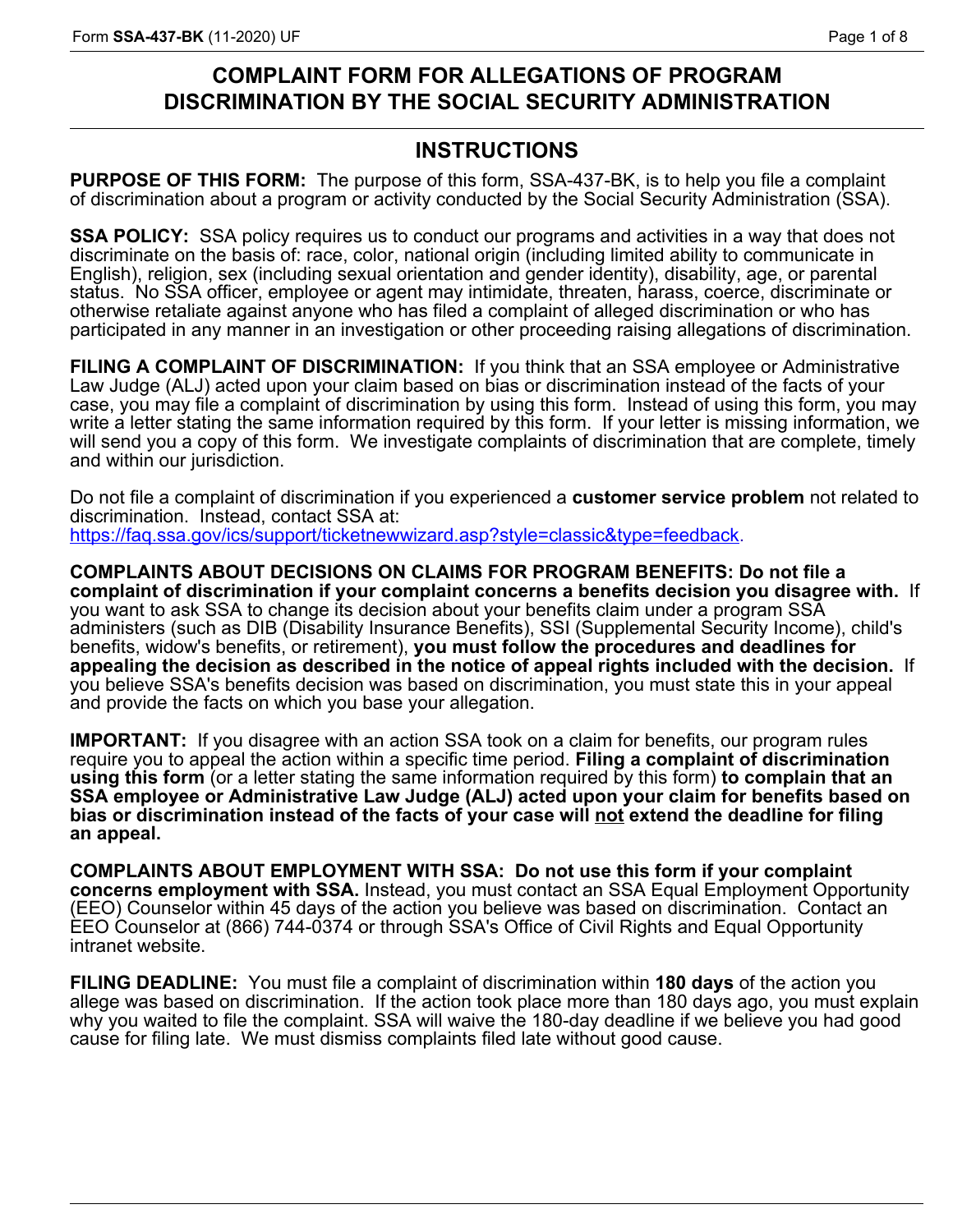**FILING A COMPLAINT BY MAIL, EMAIL, OR FAX:** To file a complaint of discrimination, you or someone helping or representing you, should complete a signed and dated copy of this form (or a letter stating the same information required by this form). If your complaint of discrimination is incomplete or unsigned, we will send it back to you for correction, which will delay our consideration of your complaint. Save a copy of your completed complaint of discrimination. Mail the original to the appropriate regional SSA office listed on page 8. You may choose to email your complaint of discrimination as an attachment to **[program.complaint.intake@ssa.gov.](mailto:program.complaint.intake@ssa.gov)** Communication by unencrypted email presents a risk that unauthorized third parties could intercept your personally identifiable information. Alternatively, you may fax your complaint to 833-795-0131.

**IDENTIFYING THE APPROPRIATE REGIONAL OFFICE.** If you are mailing your complaint of discrimination, please send it to the regional office covering the state where the alleged discrimination occurred. If you allege discrimination occurred when interacting with SSA online, by email, or by telephone with SSA's centralized customer service support, please use the regional office covering the residence of the person allegedly discriminated against. Mail the original to the appropriate regional SSA office listed on page 8.

**QUESTIONS.** For questions about or assistance with the civil rights discrimination complaint process, you or someone helping or representing you may reach us by email as described above or by telephone, toll-free, at (866) 574-0374. You may also send a letter to the appropriate regional SSA office. Mail the original to the appropriate regional SSA office listed on page 8.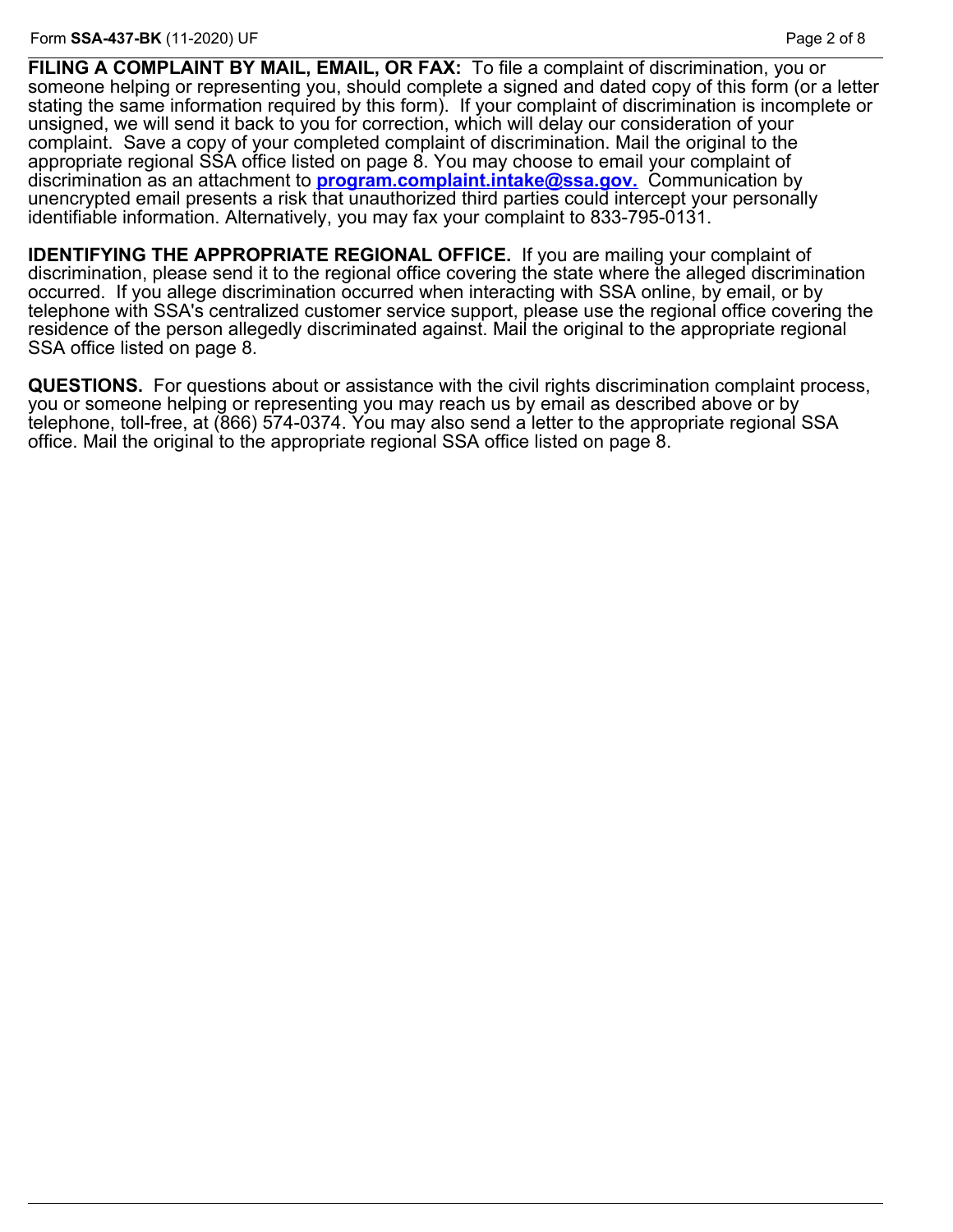# **Program Discrimination Complaint Form**

1. Person(s) allegedly discriminated against (For additional persons, please provide the information on a separate sheet):

|  | Name                          |                                                                                                                                             |  |                                                                                |              |            |  |
|--|-------------------------------|---------------------------------------------------------------------------------------------------------------------------------------------|--|--------------------------------------------------------------------------------|--------------|------------|--|
|  | <b>Address</b>                |                                                                                                                                             |  |                                                                                |              |            |  |
|  | City                          |                                                                                                                                             |  |                                                                                | State        | <b>ZIP</b> |  |
|  | Daytime phone number          |                                                                                                                                             |  |                                                                                |              |            |  |
|  | <b>Social Security Number</b> |                                                                                                                                             |  |                                                                                |              |            |  |
|  |                               | 2. Person completing this form, if different from the person identified in Question 1. State your name,<br>address and contact information. |  |                                                                                |              |            |  |
|  | <b>Name</b>                   |                                                                                                                                             |  |                                                                                |              |            |  |
|  | Address                       |                                                                                                                                             |  |                                                                                |              |            |  |
|  | City                          |                                                                                                                                             |  |                                                                                | <b>State</b> | <b>ZIP</b> |  |
|  |                               | Daytime phone number                                                                                                                        |  |                                                                                |              |            |  |
|  |                               |                                                                                                                                             |  | 3. Please explain your relationship to any person(s) identified in Question 1: |              |            |  |

4. It is against SSA policy for a program conducted by SSA to discriminate against you based on your race, color, national origin (including limited ability to communicate in English), religion, sex (including sexual orientation and gender identity), disability, age, or parental status. (Note: Not all of these bases apply to all of SSA's programs.) It also is against SSA policy to retaliate against you because you filed a discrimination complaint or to retaliate against anyone who assisted you in filing a complaint. Please tell us why you believe you were discriminated against.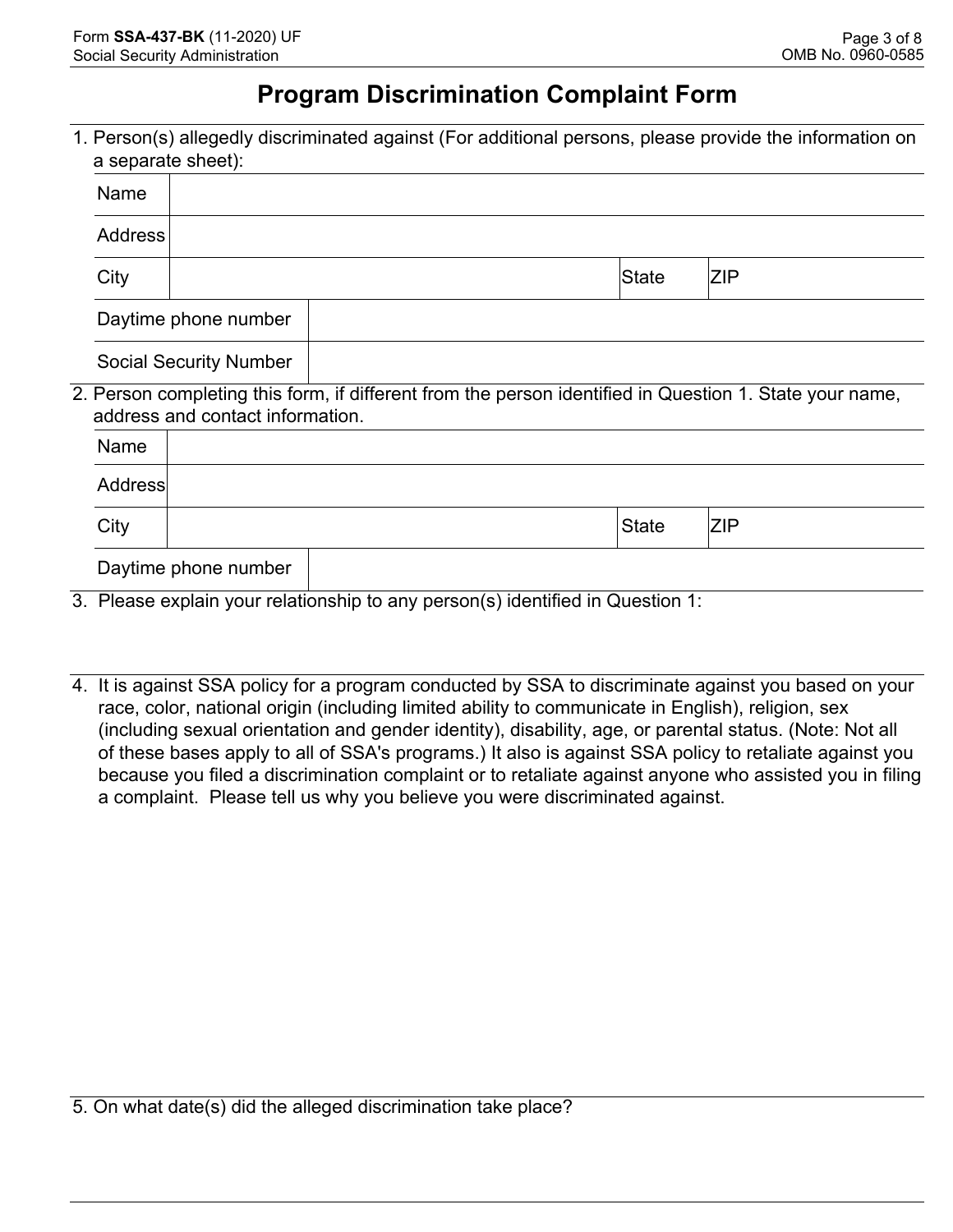6. Complaints must generally be filed within 180 days of the alleged discrimination. If the date of discrimination listed above is more than 180 days ago, you may request a waiver of the time limit for filing a complaint. If you wish to request a waiver, please explain why you waited until now to file your complaint.

7. Please describe the action SSA took that you believe was based on discrimination or the SSA policy, procedure, or practice that you believe is discriminatory. Explain why you believe you were discriminated against. Identify any people you allege were treated differently than you because of discrimination. Give the name(s) of anyone involved and describe what they did. If the action happened in an SSA office, give the office's address (street, city, State). If the action happened during a phone call with SSA, give the number you called or were called from, whom you talked to, and the date and time of the call. You may use additional sheets if necessary. You may also attach copies of any documents that will help us understand what happened.

8. If you believe that you were retaliated against for filing or participating in a prior discrimination complaint, please explain the circumstances below. Be sure to explain how you were retaliated against and describe what actions you took that you believe led to the retaliation.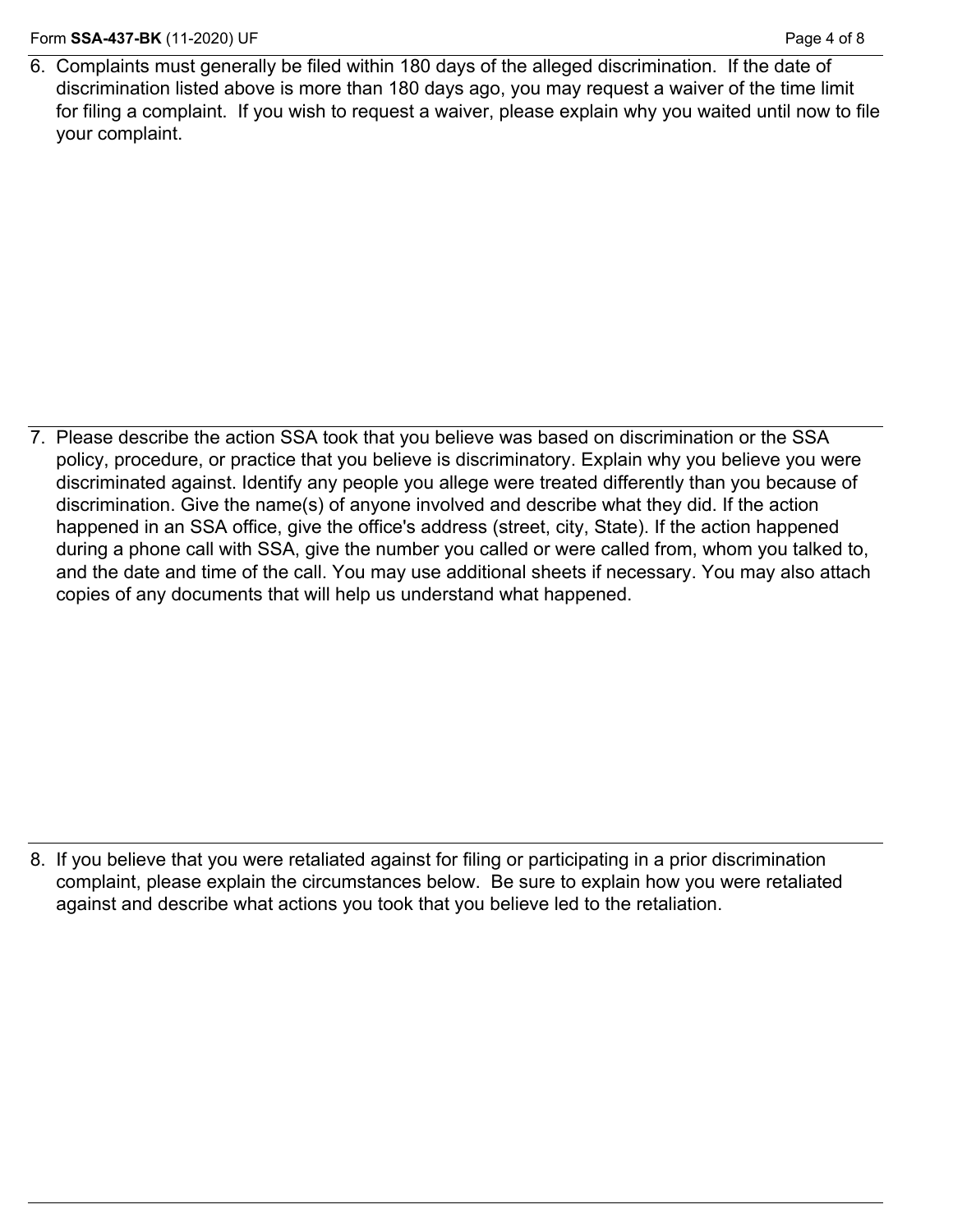9. Please list the names, addresses, and phone numbers of any persons who may have witnessed, or have additional information about, the action(s) that are the subject of your complaint. If the person is an SSA employee, it is sufficient to give the employee's name and the name or location of the SSA office.

| <b>Name</b> | <b>Address</b> | <b>Phone Number</b> |
|-------------|----------------|---------------------|
|             |                |                     |
|             |                |                     |
|             |                |                     |
|             |                |                     |

10. Did you write to or talk with any SSA official(s) about the actions you believe to be discrimination? If so, give the name of the person(s) you talked to, the address of the person's office (street, city, State) or the phone number you called, the date(s) you talked, and describe what happened.

11. What would you like SSA to do as a result of your complaint? What remedy or accommodation are you seeking because of the discrimination you allege?

| TZ. Trave you, or has the person allegedly discriminated against, filed a complaint about this matter |  |  |  |  |  |
|-------------------------------------------------------------------------------------------------------|--|--|--|--|--|
| with any other agency or organization?<br>-No<br><b>Yes</b>                                           |  |  |  |  |  |
| 12A. If yes, identify the name and location of the office(s) where the complaint was filed.           |  |  |  |  |  |
|                                                                                                       |  |  |  |  |  |
|                                                                                                       |  |  |  |  |  |
| 12B. When was the complaint filed?                                                                    |  |  |  |  |  |

MM/DD/YYYY

or has the person allegedly discriminated against, filed a complaint about this matter

13. How did you learn that you could file this complaint?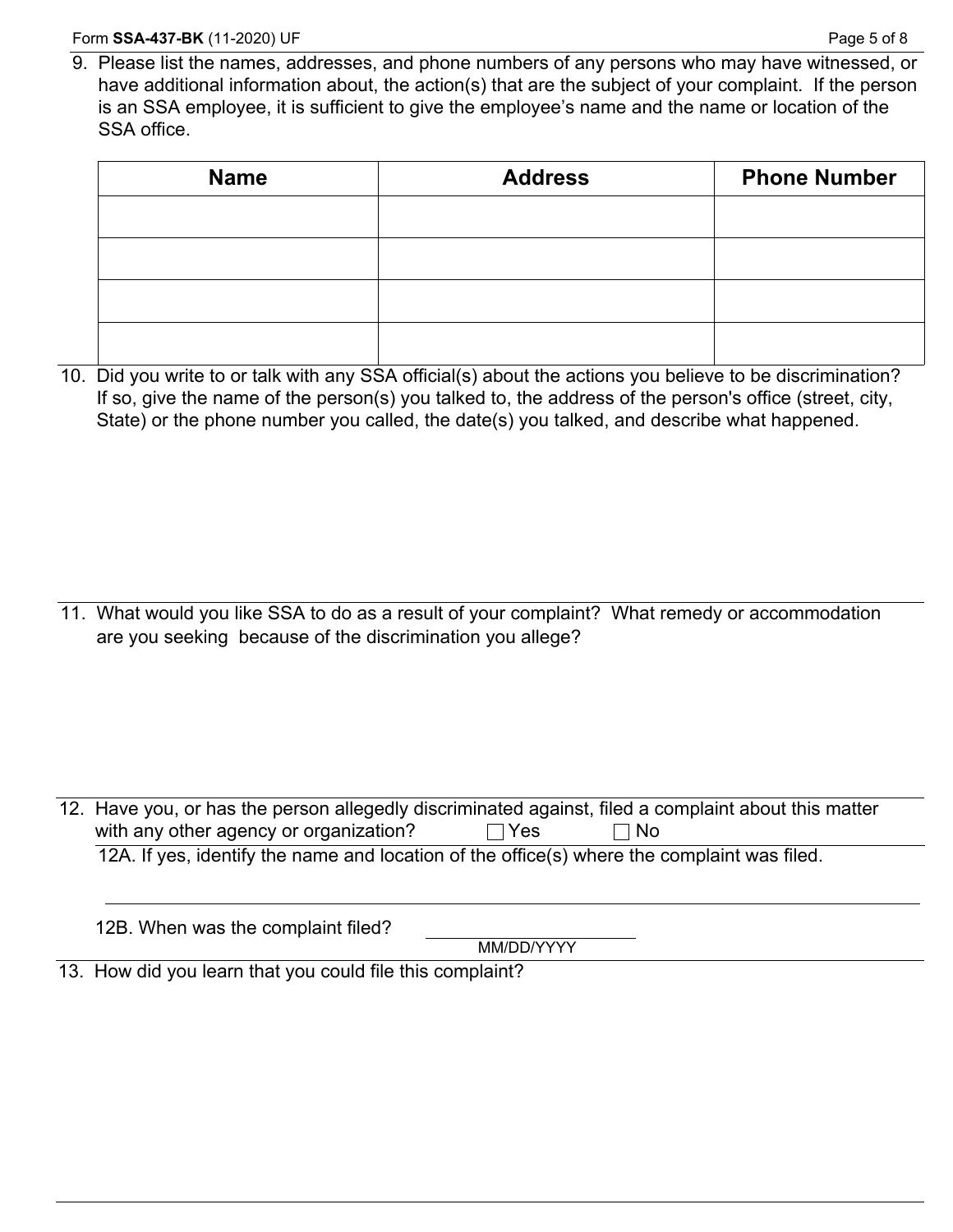| 14. We cannot accept a complaint if it has not been signed. Please sign and date this |  |  |
|---------------------------------------------------------------------------------------|--|--|
| complaint form below.                                                                 |  |  |

| Signature of person allegedly discriminated against:                                                                                                                                                                                                                                                                                                                                           | Date                   |                                                     |                                           |            |
|------------------------------------------------------------------------------------------------------------------------------------------------------------------------------------------------------------------------------------------------------------------------------------------------------------------------------------------------------------------------------------------------|------------------------|-----------------------------------------------------|-------------------------------------------|------------|
| If someone is helping or representing the person allegedly discriminated against (identified in Question<br>1) to file this complaint of discrimination, both of you must sign and date this form. If the person<br>allegedly discriminated against is not able to sign and date this complaint form, please explain why,<br>and be sure to complete Question 1 so we can contact that person. |                        |                                                     |                                           |            |
| Signature of person completing this form:                                                                                                                                                                                                                                                                                                                                                      | Date                   |                                                     |                                           |            |
| Failure to answer these voluntary questions will not affect SSA's decision to process your complaint.                                                                                                                                                                                                                                                                                          |                        | The remaining information on this form is optional. |                                           |            |
| Do you need special accommodations for us to communicate with you about this complaint? (Check all that apply)                                                                                                                                                                                                                                                                                 |                        |                                                     |                                           |            |
| <b>Braille</b><br>Large Print                                                                                                                                                                                                                                                                                                                                                                  | CD with Word file      | Audio CD                                            | Electronic mail                           | <b>TDD</b> |
| Sign language interpreter (specify language):                                                                                                                                                                                                                                                                                                                                                  |                        |                                                     |                                           |            |
| Foreign language interpreter (specify language):                                                                                                                                                                                                                                                                                                                                               |                        |                                                     |                                           |            |
| Other (specify):                                                                                                                                                                                                                                                                                                                                                                               |                        |                                                     |                                           |            |
| To help us better serve the public, please provide the following information for the person you believe was<br>discriminated against (you or the person on whose behalf you are filing).                                                                                                                                                                                                       |                        |                                                     |                                           |            |
| ETHNICITY (select one)                                                                                                                                                                                                                                                                                                                                                                         |                        |                                                     |                                           |            |
| Hispanic or Latino                                                                                                                                                                                                                                                                                                                                                                             | Not Hispanic or Latino |                                                     |                                           |            |
| RACE (select all that apply)                                                                                                                                                                                                                                                                                                                                                                   |                        |                                                     |                                           |            |
| Native American or Alaska Native                                                                                                                                                                                                                                                                                                                                                               | Asian                  |                                                     | Native Hawaiian or Other Pacific Islander |            |
| <b>Black or African American</b>                                                                                                                                                                                                                                                                                                                                                               | White                  | Other (specify):                                    |                                           |            |
| Preferred Language (if other than English):                                                                                                                                                                                                                                                                                                                                                    |                        |                                                     |                                           |            |

L.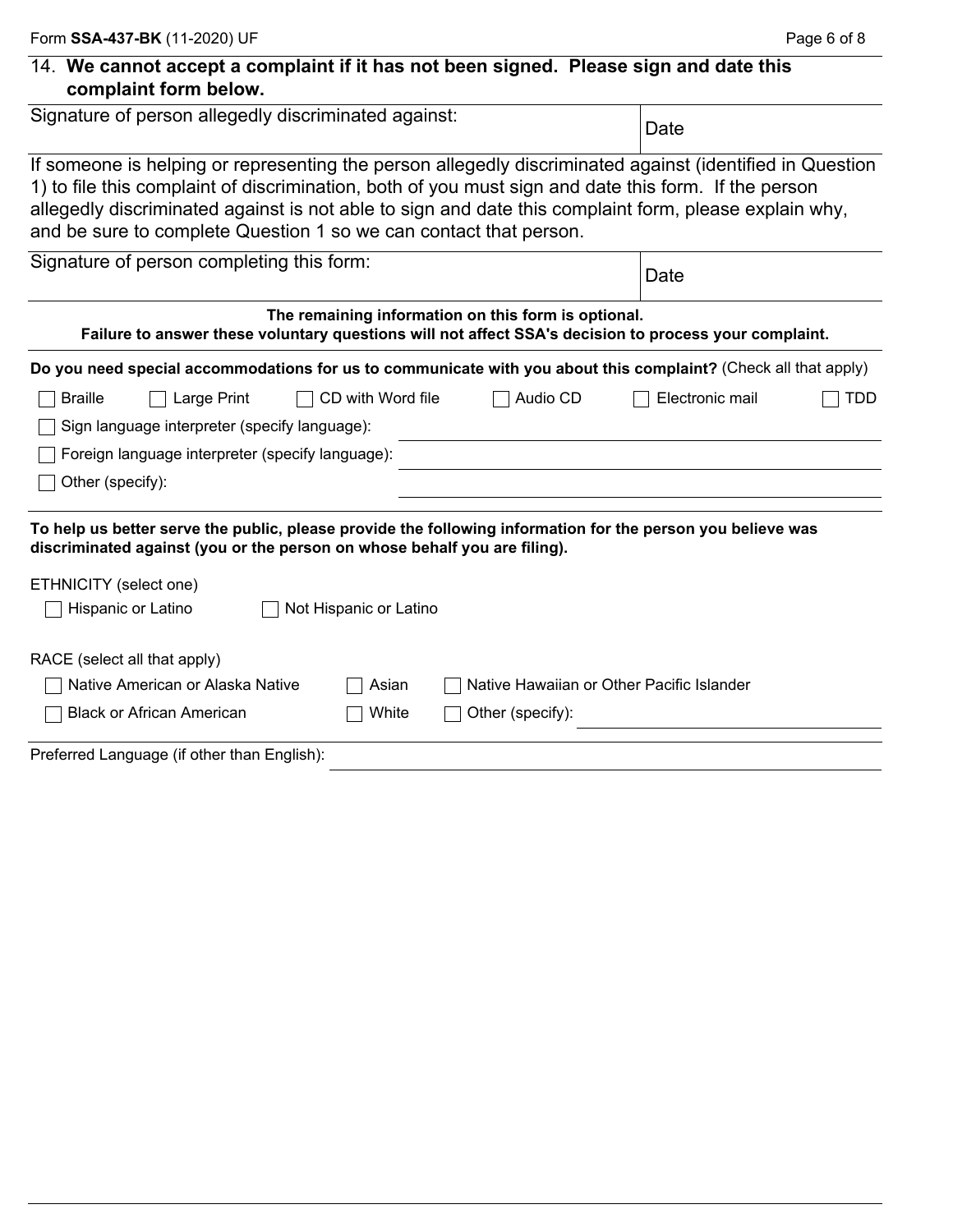## **Privacy Act Statement Collection and Use of Personal Information**

Sections 205(a), 223(a) and (d), and 1631 of the Social Security Act, as amended, allow us to collect this information. Furnishing us this information is voluntary. However, failing to provide all or part of the information may prevent us from making an accurate and timely decision on any claim filed or could result in the loss of benefits.

We will use the information you provide to determine eligibility for disability benefits. We may also share your information for the following purposes, called routine uses:

- To contractors and other Federal agencies, as necessary, for the purpose of assisting Social Security Administration (SSA) in the efficient administration of its programs; and
- To student volunteers and other workers, who technically do not have the status of Federal employees, when they are performing work for SSA as authorized by law, and they need access to personally identifiable information in SSA records to perform their assigned Agency functions.

In addition, we may share this information in accordance with the Privacy Act and other Federal laws. For example, where authorized, we may use and disclose this information in computer matching programs, in which our records are compared with other records to establish or verify a person's eligibility for Federal benefit programs and for repayment of incorrect or delinquent debts under these programs.

A list of additional routine uses is available in our Privacy Act System of Records Notice (SORN) 60-0089, entitled Claims Folders System, as published in the Federal Register (FR) on April 01, 2003, at 68 FR 15784 and 60-0103, entitled Supplemental Security Income Record and Special Veterans Benefits, as published in the FR on January 01, 2006, at 71 FR 1830. Additional information, and a full listing of all of our SORNs, is available on our website at [www.ssa.gov/privacy.](www.ssa.gov/privacy)

**The Paperwork Reduction Act** -This information collection meets the requirements of 44 U.S.C. §3507, as amended by section 2 of the Paperwork Reduction Act of 1995. You do not need to answer these questions unless we display a valid Office of Management and Budget control number. We estimate that it will take about 1 hour to read the instructions, gather the facts, and answer the questions. *You may send comments on our time estimate above to*: *SSA*, *6401 Security Blvd, Baltimore, MD 21235-6401. Send only comments relating to our time estimate to this address; do not send the complaint form to this address.*